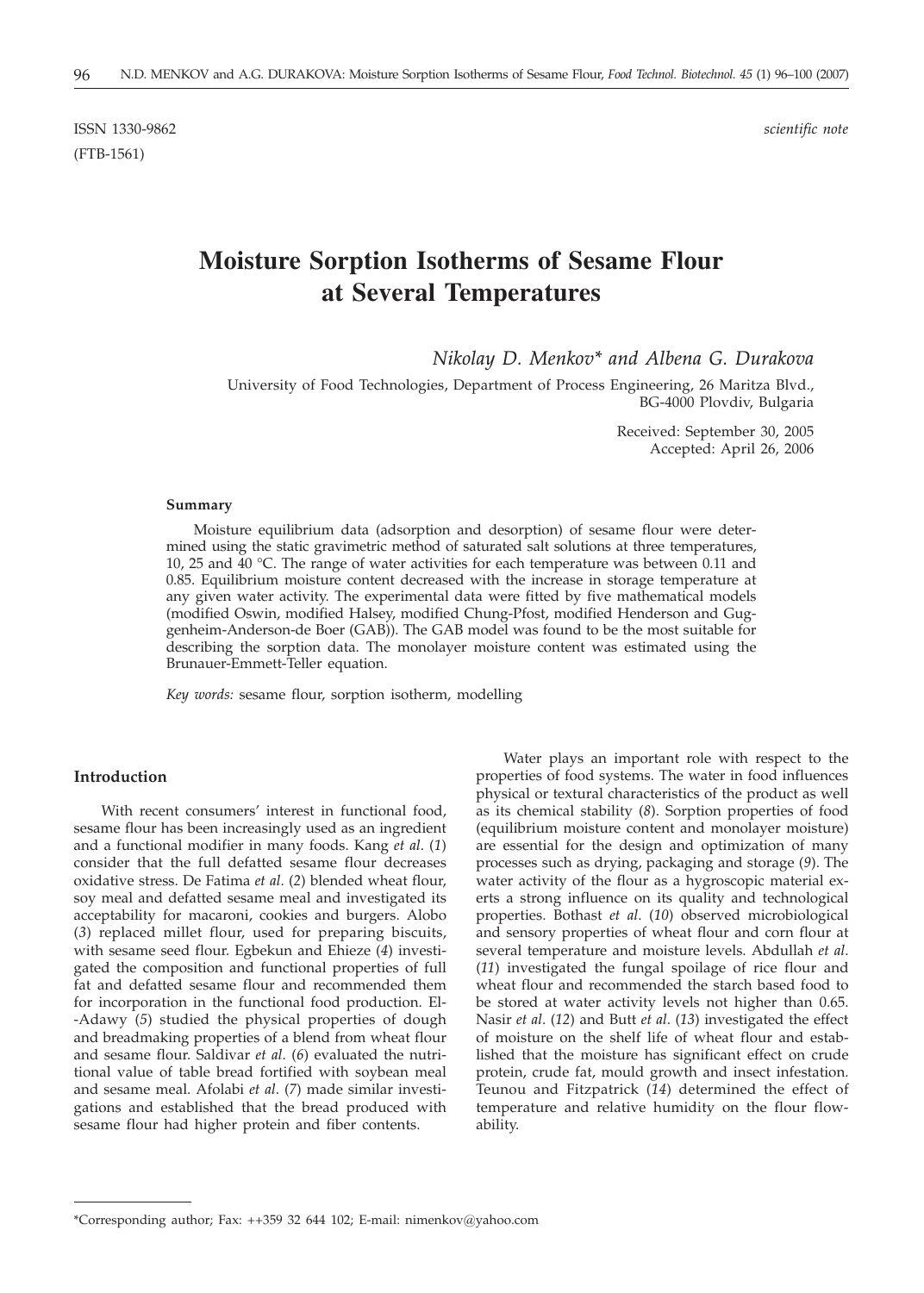A number of models have been suggested in the literature for the dependence between the equilibrium moisture content (EMC) and the water activity  $(a_W)$  (15). The modified Chung-Pfost, modified Henderson, modified Halsey, modified Oswin and Guggenheim-Anderson-de Boer (GAB) equations, which incorporate the temperature effect, have been adopted as standard equations by the American Society of Agricultural Engineers (ASAE) for the description of sorption isotherms (*16*).

The objectives of this work are: (*i*) to obtain experimental equilibrium sorption isotherms of semi-defatted sesame flour at 10, 25 and 40 °C; (*ii*) to find out a suitable model describing the isotherms; (*iii*) to calculate the monolayer moisture content.

## **Material and Methods**

#### *Material*

Commercial sesame flour produced in Bulgaria was used in this study. AOAC (Association of Official Analytical Chemists) standard procedures (*17*) were used for the determination of the proximate chemical composition (% on wet basis): moisture 10.0, crude fat 10.6, protein 57.3, carbohydrate 18.7, and ash 3.4.

#### *Procedure*

The EMC of the sesame flour was determined at 10, 25 and 40 °C. Static gravimetric method was applied (*8,18*). For the adsorption process, flour was dehydrated in a desiccator with  $P_2O_5$  at room temperature for 20 days prior to the beginning of the experiment. The desorption isotherms were determined on samples hydrated in a glass jar over distilled water at room temperature to approximately 23 % dry basis (d.b.) moisture content. Samples of  $(1\pm0.02)$  g were weighed in weighing bottles. The weighing bottles were then put in hygrostats with seven saturated salt solutions (LiCl,  $MgCl<sub>2</sub>$ ,  $CH_3COOK$ ,  $K_2CO_3$ , NaBr, NaCl, KCl), used to obtain constant  $a_W$  (8,19). Water activities of the saturated salt solution at several temperatures are presented in Table 1. All salts used were of reagent grade. At high water activities  $(a<sub>W</sub> > 0.70)$ , crystalline thymol was placed in the hygrostats to prevent the microbial spoilage of the flour (*8*). The hygrostats were kept in thermostats at (10, 25 and 40±0.2) °C. Samples were weighed in a balance, sensitivity  $\pm 0.0001$  g, every three days. Equilibrium was reached when three consecutive mass measurements

Table 1. Water activities of saturated salt solutions at several temperatures (*19*)

| Salt                 | $t=10^{\circ}C$ | $t=25^{\circ}C$ | $t=40^{\circ}C$ |
|----------------------|-----------------|-----------------|-----------------|
|                      |                 | $a_w$           |                 |
| LiCl                 | 0.113           | 0.113           | 0.112           |
| CH <sub>3</sub> COOK | 0.234           | 0.225           | 0.201           |
| MgCl <sub>2</sub>    | 0.335           | 0.328           | 0.316           |
| $K_2CO_3$            | 0.431           | 0.432           | 0.432           |
| NaBr                 | 0.622           | 0.576           | 0.532           |
| NaCl                 | 0.757           | 0.753           | 0.747           |
| KCl                  | 0.867           | 0.843           | 0.823           |

showed a difference of less than 0.001 g. The moisture content of each sample was determined by the oven method and the measurements were done in triplicate.

#### *Data analysis*

The description of the sorption isotherms was verified according to the following five models (*8,20*):

Modified Chung-Pfost 
$$
a_W = \exp\left[\frac{-A}{t+B} \exp(-CM)\right]
$$
 /1/

Modified Halsey  $a_W$ 

$$
= \exp\left[\frac{-\exp(A+Bt)}{M^C}\right] \quad /2/
$$

Modified Oswin

\n
$$
M = (A + Bt) \left( \frac{a_W}{1 - a_W} \right)^c \quad \text{(3)}
$$

Modified Henderson  $1 - a_W = \exp[(-A(t+B)M^C]$  /4/

GAB 
$$
M = \frac{AB'C'a_W}{(1 - B'a_W)(1 - B'a_W + B'C'a_W)} \quad \text{(5)}
$$

$$
B' = B \exp\left(\frac{h_1}{RT}\right) \tag{6}
$$

$$
C' = C \exp\left(\frac{h_2}{RT}\right) \tag{7/}
$$

where *M* is the moisture content;  $a_W$  is the water activity;  $A$ ,  $B$ ,  $C$ ,  $h_1$  and  $h_2$  are the coefficients;  $t$  is the temperature,  ${}^{\circ}C$ ; *T* is the temperature, *K*; *R* is the universal gas constant, J/(mol·K).

A nonlinear least squares regression program was used to fit the five models to the experimental data (all replications). The suitability of the equations was evaluated and compared using the mean relative error expressed in percentage, standard error of moisture and randomness of residuals (*20*):

Mean relative error 
$$
P = \frac{100}{N} \sum \left| \frac{M_i - \hat{M}_i}{M_i} \right| \quad /8
$$

Standard error of moisture 
$$
SEM = \sqrt{\frac{\sum (M_i - \hat{M}_i)^2}{d_f}}
$$
 /9/

Residual 
$$
e = M_i - \hat{M}_i \qquad /10/
$$

where  $M_i$  and  $\hat{M}_i$  are EMC values, experimentally observed and predicted by the model, respectively, *N* is the number of data points, and  $d_f$  is the degree of freedom (number of data points minus number of constants in the model).

The monolayer moisture contents  $(M<sub>e</sub>)$  for each temperature were calculated using the Brunauer-Emmett- -Teller (BET) equation with the experimental data for water activities up to 0.45 (*8*,*21*):

$$
BET \t\t M = \frac{M_e Ca_W}{(1 - a_W)(1 - a_W + Ca_W)} \t\t /11/
$$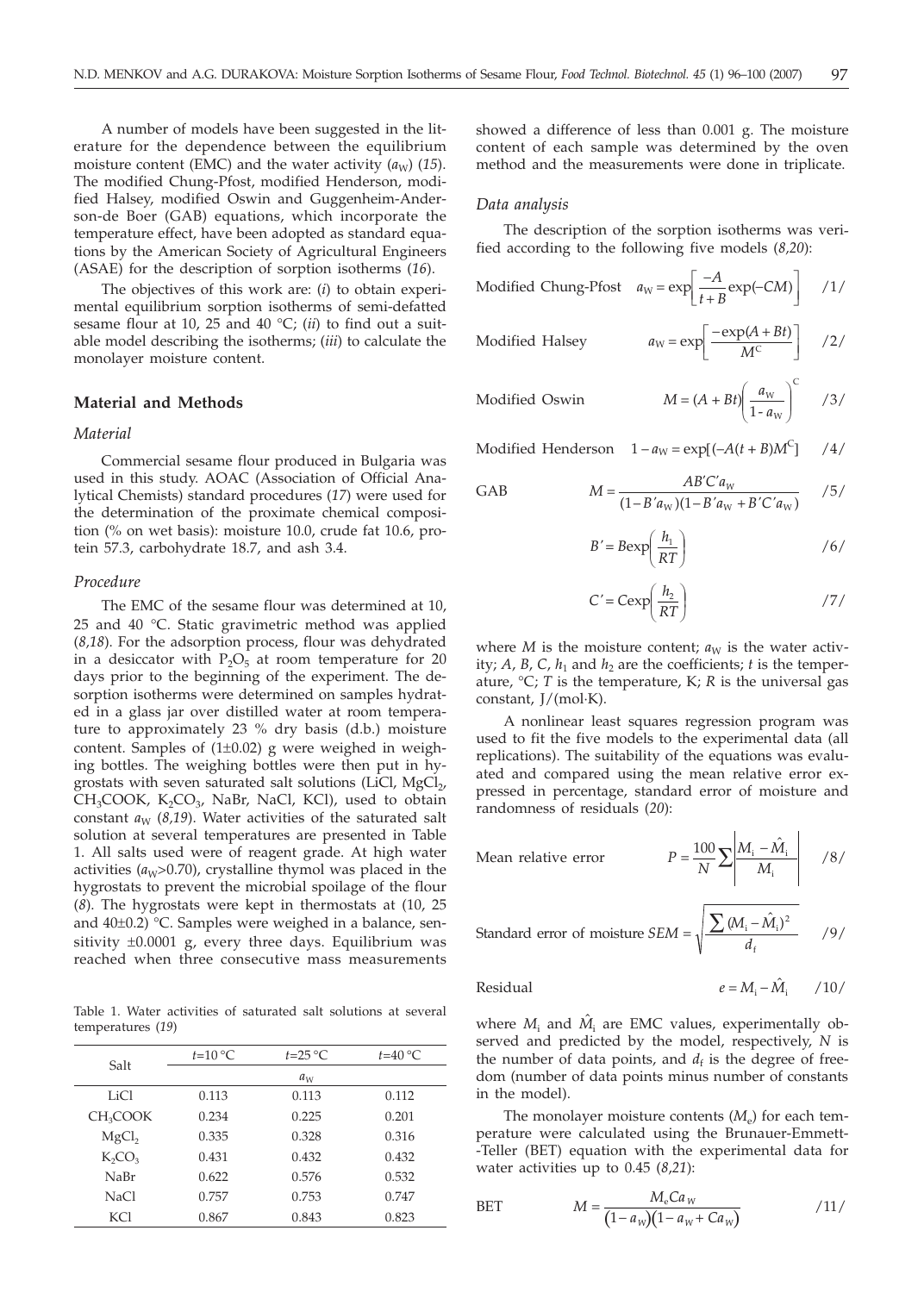## **Results and Discussion**

The obtained mean values of EMC based on the triplicate measurements for the respective water activity and temperature are presented in Table 2 for adsorption, and in Table 3 for desorption. In the water activity interval from 0.1 to 0.5, the EMC values decreased with an increase in the temperature at constant  $a_W$ . Similar trends

Table 2. Equilibrium moisture content (*M,* % d.b.) of sesame flour at several temperatures (*t*) and water activities  $(a<sub>W</sub>)$  for adsorption

| $t=10^{\circ}C$ |                 |      | $t=25\text{ °C}$ |       |                 | $t=40^{\circ}C$ |                 |      |
|-----------------|-----------------|------|------------------|-------|-----------------|-----------------|-----------------|------|
| $a_w$           | $M^*/\%$ s.d.** |      | $a_{W}$          |       | $M^*/\%$ s.d.** | $a_{\rm w}$     | $M^*/\%$ s.d.** |      |
| 0.113           | 6.24            | 0.09 | 0.113            | 5.33  | 0.10            | 0.112           | 4.64            | 0.17 |
| 0.234           | 7.26            | 0.18 | 0.225            | 6.36  | 0.22            | 0.201           | 5.62            | 0.07 |
| 0.335           | 8.83            | 0.20 | 0.328            |       | 7.16 0.87       | 0.316           | 6.15            | 0.11 |
| 0.431           | 9.29            | 0.12 | 0.432            | 8.96  | 0.89            | 0.432           | 8.17            | 0.15 |
|                 | 0.622 10.85     | 0.12 | 0.576            |       | 9.32 0.18       | 0.532           | 8.51            | 0.20 |
| 0.757           | 12.87           | 0.10 | 0.753            | 10.36 | 0.17            | 0.747           | 10.23           | 0.12 |
|                 | 0.867 20.30     | 0.23 | 0.843            | 16.17 | 0.27            | 0.823           | 15.94           | 0.11 |
|                 |                 |      |                  |       |                 |                 |                 |      |

\*mean of *N*=3 replications; \*\*standard deviation based on *N*=3 replications

Table 3. Equilibrium moisture content (*M*, % d.b.) of sesame flour at several temperatures (*t*) and water activities  $(a<sub>W</sub>)$  for desorption

| $t=10^{\circ}C$ |                 |      | $t=25$ °C |                      |                 | $t=40^{\circ}C$ |                   |           |
|-----------------|-----------------|------|-----------|----------------------|-----------------|-----------------|-------------------|-----------|
| $a_w$           | $M^*/\%$ s.d.** |      | $a_w$     |                      | $M^*/\%$ s.d.** | $a_{W}$         | $M^{*/\%}$ s.d.** |           |
| 0.113           | 6.81            | 0.06 | 0.113     |                      | 5.52 0.09       | 0.112           |                   | 4.80 0.14 |
| 0.234           | 9.30 0.11       |      | 0.225     |                      | 8.73 0.06       | 0.201           |                   | 6.35 1.17 |
|                 | 0.335 10.16     | 0.16 | 0.328     |                      | 8.98 1.48       | 0.316           |                   | 6.82 0.09 |
|                 | 0.431 10.95     | 0.12 | 0.432     | 9.98                 | 0.18            | 0.432           | 9.18              | 0.32      |
|                 | $0.622$ 12.37   | 0.18 |           | 0.576 10.70          | 1.00            |                 | 0.532 10.08       | 0.11      |
|                 | 0.757 14.52     | 0.11 |           | 0.753 12.66          | 0.12            | 0.747           | 13.02             | 0.09      |
|                 | $0.867$ 21.61   | 0.24 |           | $0.843$ 16.32 $0.20$ |                 |                 | 0.823 15.94       | 0.13      |

\*mean of *N*=3 replications; \*\*standard deviation based on *N*=3 replications

for many foods have been reported in the literature (*9*). This trend may be due to a reduction in the total number of active sites for water binding as a result of physical and/or chemical changes in the product induced by temperature (*22*). At increased temperatures water molecules get activated to higher energy levels, causing them to become less stable and break away from the water binding sites of the material, thus decreasing the EMC (22,23). At  $a_W > 0.5$  the effect of temperature on the EMC is not distinctly marked. The comparison with the published sorption data for sesame seed (*24*) shows that higher sorption capacity of sesame flour may be due to its lower fat content and higher mass exchange area. Fig. 1 gives the experimental data obtained for adsorption and desorption at 25 °C. The sorption isotherms have an S-shape profile (a type II isotherm according to Brunauer's classification) and correspond to multilayer formation. The EMC increased rapidly to 0.2 in region I at low water activities, then slowly in region II, between



**Fig. 1.** Comparison of sorption isotherms at 25 °C

 $a_W$  of 0.2 and 0.8, followed by a steep rise in region III, above  $a_W$ =0.8. Region I is represented by the monolayer moisture, which is strongly bound to material. Region II includes multilayer moisture which is under transition to natural properties of free water and is available for chemical reactions. The water in region III is in free state, held in the voids, crevices and capillaries. The hysteresis effect is statistically significant in all experimental points but is most pronounced in the  $0.2 < a<sub>W</sub> < 0.8$  region.

The coefficients for the three-parameter models, *P* and *SEM* values are presented in Table 4 for adsorption and Table 5 for desorption. The coefficients for the five-parameter GAB model, *P* and *SEM* values are presented in Table 6. For adsorption and desorption, the *P* and *SEM* values obtained by the GAB models were lower. Fig. 2

Table 4. Coefficients (*A*, *B*, *C*), mean relative error (*P*) and standard error for moisture (*SEM*) of three-parametric models for adsorption

| Model                   | А        | B         | C     | $P/\%$ | SEM  |
|-------------------------|----------|-----------|-------|--------|------|
| Modified<br>Chung-Pfost | 460.11   | 27.742    | 0.281 | 7.76   | 1.27 |
| Modified<br>Oswin       | 10.306   | $-0.0413$ | 0.325 | 8.70   | 0.87 |
| Modified<br>Halsey      | 4.789    | $-0.0191$ | 2.144 | 8.13   | 1.13 |
| Modified<br>Henderson   | 0.000128 | 2.071     | 2.433 | 13.70  | 2.08 |

Table 5. Coefficients (*A*, *B*, *C*), mean relative error (*P*) and standard error for moisture (*SEM*) of three-parametric models for desorption

| Model                   | Α        | B         | C     | $P/\%$ | SEM  |
|-------------------------|----------|-----------|-------|--------|------|
| Modified<br>Chung-Pfost | 541.22   | 37.093    | 0.256 | 4.64   | 0.81 |
| Modified<br>Oswin       | 11.116   | $-0.0454$ | 0.296 | 5.24   | 0.67 |
| Modified<br>Halsey      | 5.204    | $-0.0147$ | 2.293 | 5.94   | 0.99 |
| Modified<br>Henderson   | 0.000221 | 1.737     | 2.059 | 18.25  | 3.09 |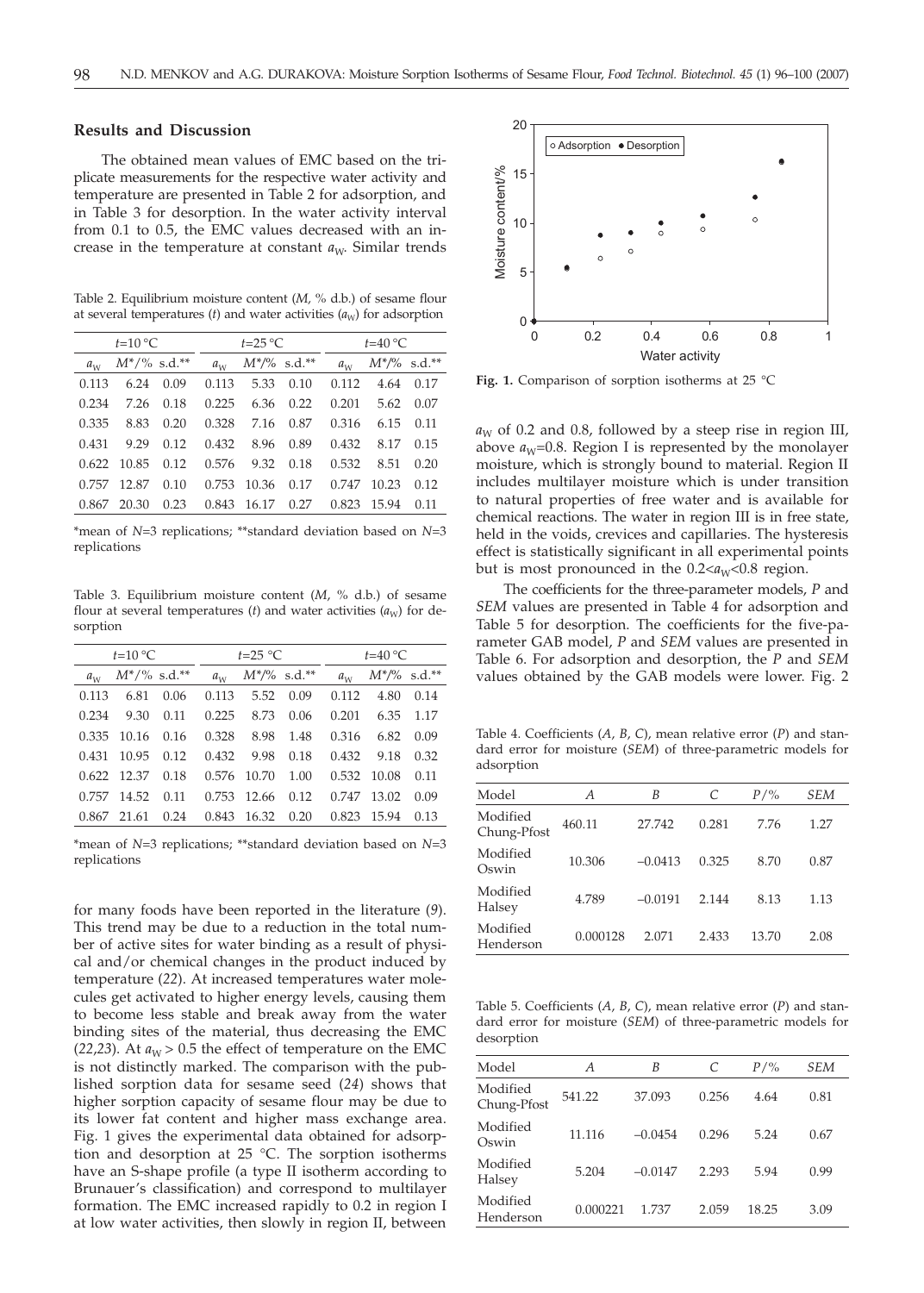Table 6. Coefficients  $(A, B, C, h_1, h_2)$ , mean relative error  $(P)$  and standard error for moisture (*SEM*) of Guggenheim-Anderson- -de Boer (GAB) model

|                                                      | B | 1000 $C$ $h_1$ $h_2$ $P/\%$ SEM |  |  |
|------------------------------------------------------|---|---------------------------------|--|--|
| Adsorption 5.178 0.280 270.3 2597.9 2065.2 7.59 0.83 |   |                                 |  |  |
| Desorption 7.164 0.105 38.8 4623.9 176.6 4.32 0.69   |   |                                 |  |  |



**Fig. 2.** Distribution of residuals for the Guggenheim-Anderson- -de Boer (GAB) model

shows that the distribution of the residuals is random. Therefore, we recommend the GAB model for description of the sesame flour equilibrium isotherms.

The calculated values of monolayer moisture content at the three temperatures are presented in Table 7. The values decreased with the increase in temperature. A similar effect has been reported for many foods (*25*). The temperature dependence of the monolayer moisture has been linked to a reduction in sorption active sites as a result of physicochemical changes induced by the temperature.

Table 7. Brunauer-Emmett-Teller (BET) monolayer moisture content (*M*e) of sesame flour at several temperatures (*t*)

| $t$ /°C | Adsorption     |        |                | Desorption     |
|---------|----------------|--------|----------------|----------------|
|         | $M_{\circ}/\%$ | $R^2$  | $M_{\circ}/\%$ | $\mathbb{R}^2$ |
| 10      | 5.50           | 0.9884 | 5.89           | 0.9842         |
| 25      | 4.90           | 0.9969 | 5.37           | 0.9701         |
| 40      | 3.69           | 0.9898 | 5.01           | 0.9852         |

## **Conclusions**

The sorption capacity and monolayer moisture content of sesame flour decreased with an increase in temperature at constant water activity. The GAB model is suitable for describing the relationship between the equilibrium moisture content, the water activity, and the temperature for the sesame flour.

## *Acknowledgements*

This study was conducted with the kind support of the National Research Fund, Ministry of Education and Science, Bulgaria.

## **References**

- *1.* M.H. Kang, K.S. Min, S.N. Ryu, J.K. Bang, B.H. Lee, Effects of defatted sesame flour on oxidative stress induced by ethanol-feeding in rats, *J. Kor. Soc. Food Sci. Nutr*. *28* (1999) 907–911.
- *2.* F. de Fatima, M. Marques, P.S. Bora, N. Narain, Development of some high-protein conventional foods based of wheat and oilseed, *J. Food Sci. Technol. 37* (2000) 394–399.
- *3.* A.P. Alobo, Effect of sesame seed flour on millet biscuit characteristics, *Plant Food Hum. Nutr*. *51* (2001) 195–202.
- *4.* M.K. Egbekun, M.U. Ehieze, Proximate composition and functional properties of fullfat and defatted beniseed (*Sesamum indicum* L.) flour, *Plant Food Hum. Nutr*. *51* (1997) 35– 41.
- *5.* T.A. El-Adawy, Effect of sesame seed protein supplementation on the nutrition, physical, chemical and sensory properties of wheat flour bread, *Food Chem*. *59* (1997) 7–14.
- *6.* S.O.S. Saldivar, J.R. Abril-Dominguez, G. Lopez-Ahumada, R. Ortega-Ramirez, Nutritional evaluation of table bread fortified with defated soybean and sesame meals, *Arch. Latinoam. Nutr*. *49* (1999) 260–264.
- *7.* W.A.O. Afolabi, C.R.B. Oguntona, B.B. Fakunmoju, Acceptability and chemical composition of bread from beniseed composite flour, *Nutr. Food Sci*. *31* (2002) 310–313.
- *8.* L. Bell, T. Labuza: *Moisture Sorption: Practical Aspects of Isotherm Measurement and Use*, American Association of Cereal Chemists Inc, St. Paul, USA (2000) pp. 33–36.
- *9.* A.H. Al-Muhtaseb, W.A.M. McMinn, T.R.A. Magee, Moisture sorption isotherm characteristics of food products: A review, *Food Bioprod. Process. 80* (2002) 118–129.
- *10.* R.J. Bothast, R.A. Anderson, K. Warner, W.F. Kwolek, Effect of moisture and temperature on microbiological and sensory properties of wheat flour and corn meal during storage, *Cereal Chem. 58* (1981) 309–311.
- *11.* N. Abdullah, A. Nawawi, I. Othman**,** Fungal spoilage of starch based foods in relation to its water activity, *J. Stored Prod. Res. 36* (2000) 47–54.
- *12.* M. Nasir, M.S. Butt, F.M. Anjum, K. Sharif, R. Minhas, Effect of moisture on the shelf life of wheat flour, *Int. J. Agr. Biol. 5* (2003) 458–459.
- *13.* M.S. Butt, M. Nasir, S. Akhtar, K. Sharif, Effect of moisture and packaging on the shelf life of wheat flour, *Internet J. Food Saf. 4* (2004) 1–6.
- *14.* E. Teunou, J.J. Fitzpatrick, Effect of relative humidity and temperature on food powder flowability, *J. Food Eng. 42* (1999) 109–116.
- *15.* C. Van der Berg, S. Bruin: Water Activity and Its Estimation in Food Systems: Theoretical Aspects. In: *Water Activity: Influences on Food Quality*, L.B. Rockland, G.F. Stewart (Eds.), Academic Press, London, UK (1981) pp. 189–200.